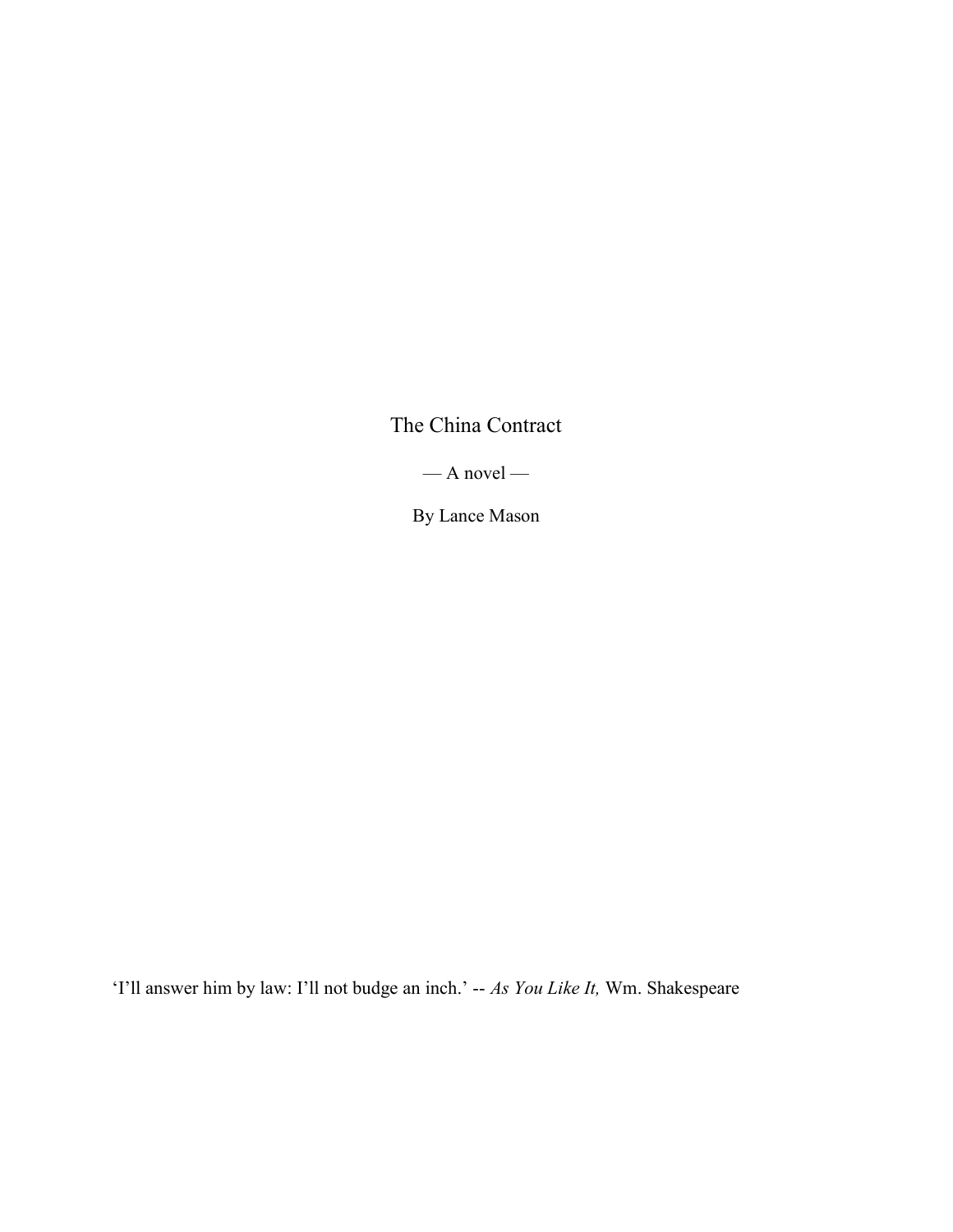## CHAPTER ONE

Detective Inspector Nigel Hawkins was a man of troubled choices, if untroubled ideals, and had thereby turned his emotional life into an unraveling circus act, a situation about to be made worse.

As the smiling woman lay on her back, languid in the late afternoon, Hawkins' fingertip drew slow circles around her bold, raspberry nipple. The hot perfumes of sex, so pungent in the room a short time before, now lay like cold smoke after a furious blaze. Hawkins' passions were on idle here, as they were now in most of his life.

With arms outstretched, and more than a little jaded, the woman said, "I think you should quit the police, Baby. I really do."

In a pig's ass, Hawkins thought, yet he grinned at her, anxious to avoid a row. "I thought you found it exciting, Julia, all the procedures and uniforms and soap-opera jargon."

"I suppose I did—once. But now it's become rather a bore," she said, feigning a yawn. "Most of what you people do is tiresome and boring."

Hawkins faked a smile. "No dash, eh?"

She wrinkled her nose and shook her head.

"I should quit?"

"Direttamente. Ciao, polizia!"

This galled him, too, her speaking in tongues. All of it was crap, really, but he wasn't ready to call her on it. More disruption he didn't need in his life just then. "Well, I'm sorry, Sweetheart"—Sweetheart? Even that felt cockeyed—"but a cop's what I am. It's all I'm good at."

Her hand stretched deep under the sheets, her eyes rolling up. "Oh, but you're good at so much more." A celebrity TV newsreader, Julia had a touch for the histrionic. But Hawkins' old clamshell phone bleated from where it lay on the nightstand, and her voice iced over. "Don't answer that, Nigel."

Hawkins reached for the phone as it chirped away, but Julia grabbed it first. "Come on, now," he said, cajoling, "please hand me the phone. It'll be important. They wouldn't be ringing me on Sunday if—"

"I'm important! I'm damned important"—anger gripped her voice—"and this is unfair. I won't be displaced by your job—I've told you that before." She held the phone away from him. It rang insistently.

"No one's trying to displace you. If they're ringing on my day off, they'll have a good reason."

Then the ringing stopped. "There," she said, appeased, "the service picked up."

Julia had been his lover for the past—what?—five, six months, the woman he'd left Sue for, a sin that had grown into a cancer. He lay back into the pillow, his smile gone. "It's not on the service."

"What? You let them ring right through? When you and I are together like this?"

"Look, I told you—"

She leapt up from the bed, snatching a wrap around her firm, alabaster shoulders. With its sculpted angles and fine lengths of limb, her shape was a stark contrast to his squat, broadchested slab of a body, all blunt flesh and muscle. She lit a cigarette, a habit Hawkins had always found unclean. Her gaze swiveled to the window and followed the rain rattling across St. Mary's Bay. "Your work is more important to you than I am."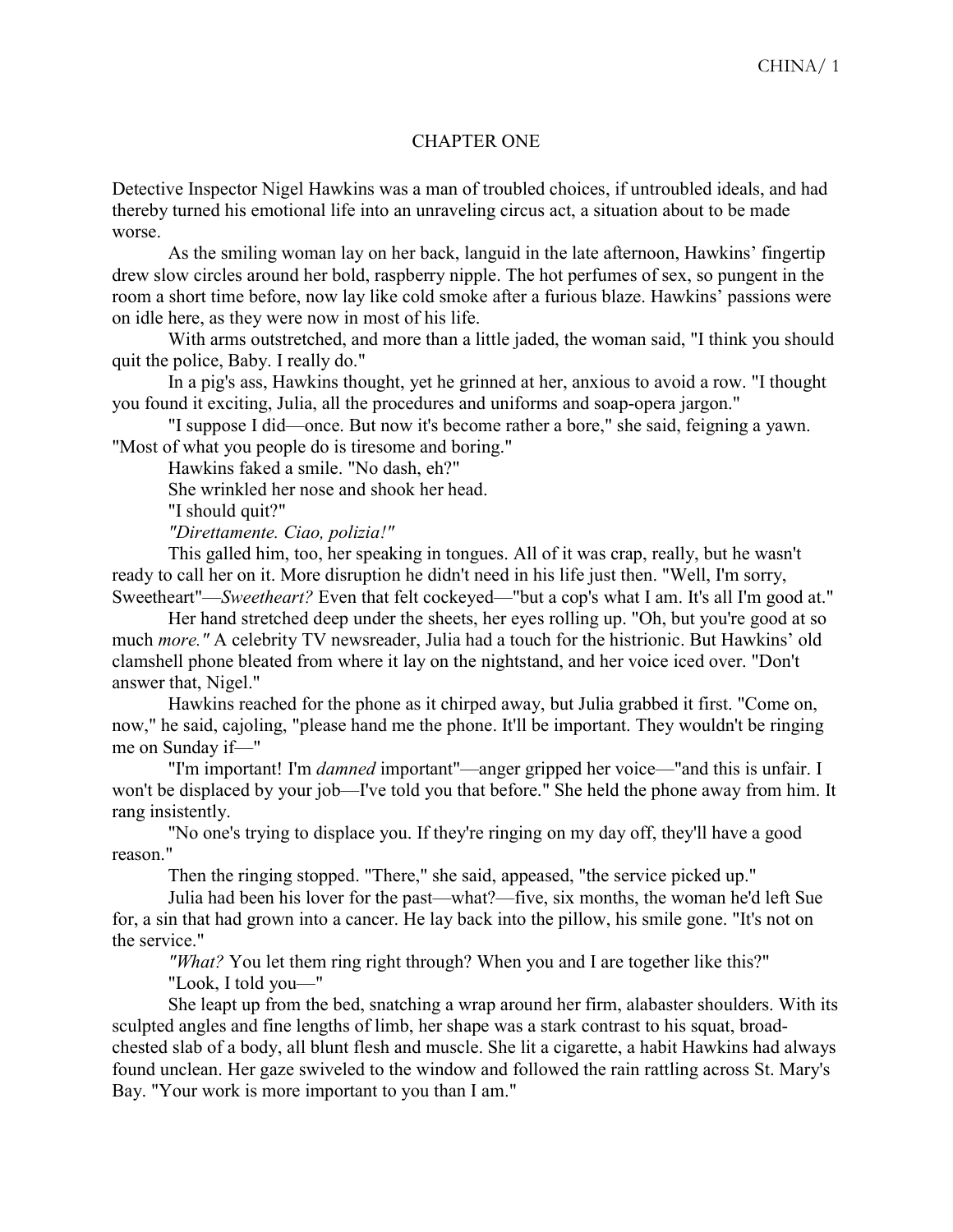Bloody well right it is, Hawkins thought. Yet, propped up on an elbow, he scrubbed his palm over his stubbly hair, hoping the body language of frustration looked genuine. "Julia, I gave up my marriage for you," he lied.

"Did you?" she said, giving his charade a sarcastic nod. "Did you, now?" Then her face went blank. "Well, that's bullshit, Nigel, and we both know it. You left your wife because you were bored rigid."

This was true, if painful.

"You wanted the adventure of being with someone worldly—being with me."

"Look, Julia, they know not to call me unless it's urgent. Police work can't just be put on hold while we 'indulge our passions,' so to speak."

"So—to— speak," she said, scoffing at him. "Well, it was on hold twenty minutes ago when you were *fucking me*, wasn't it." As she dropped the phone on the bed, it began ringing again. Guarded, he reached for it, and she gave him a black look.

He clicked the phone open. "Hawkins here." He paused. "Yeah, hello, Ted." Then his words came in a clipped routine. "Yeah, yeah. I was, uh, indisposed, mate. This isn't something that could wait?" Ted Johns was Superintendent and District Commander for South Auckland. As he spoke, Hawkins sat up and felt his face tighten. By the time Johns was finished, Hawkins' mouth was so dry that his tongue labored to shape his words. "Yeah, I'm up the hill in Shelley Beach Road. I'll be ready when McKegg gets here." He rang off and reached for his clothes.

Julia, arms akimbo, hit a high note. "You're leaving?"

"McKegg's on his way." He stood now, all five foot-seven of him in bare feet. "I can't give you any details of—"

"I don't want any details!" She'd been through this too many times. "I don't give a shit about your details."

Futility loomed at Hawkins' shoulder. "No, I don't suppose you do."

"Nigel, if you go now, don't come back. If you can't even spend a Sunday afternoon alone with me, we're finished."

There it was, Hawkins' own little Rubicon, but he would try to finesse it, as he had before, trying to believe himself. "Yes, Sweetheart, as unfair as it is, it isn't something I can put off. You know I would if I could."

"I won't be pushed aside every time your mobile phone rings."

Hawkins' tolerance was fading. "Julia, I've seen you work. You'll push anything aside if it means a story or an interview for the nine o'clock news."

"That's different, Nigel. That's the public's need to know. What are they ringing you for a motorway crash?"

"You know I can't tell you that."

"You know I wouldn't reveal a source."

"That's not the point, Julia. It's against regulations. I'd tell you if I could."

"Oh! Of course you would!" she said, chipping at him again. "That's more bullshit, Nigel. It's just your little kingdom of power, your obsession with control." She swiveled away from him and then back, her fair hair whipping around her face. "What is it really, now? Did one of our ghastly black bastards kill another ghastly black bastard today?"

Revulsion washed over him. He tasted the rising bile. He'd seen her before when her selfabsorbed social bias smoke-screened her blatant ignorance of the real world. When her delicate features hid the coarseness beneath. When her upper-middle-class conceits painted those unlike her as beneath contempt. Now he spit out his words. "You and your arrogant friends can wallow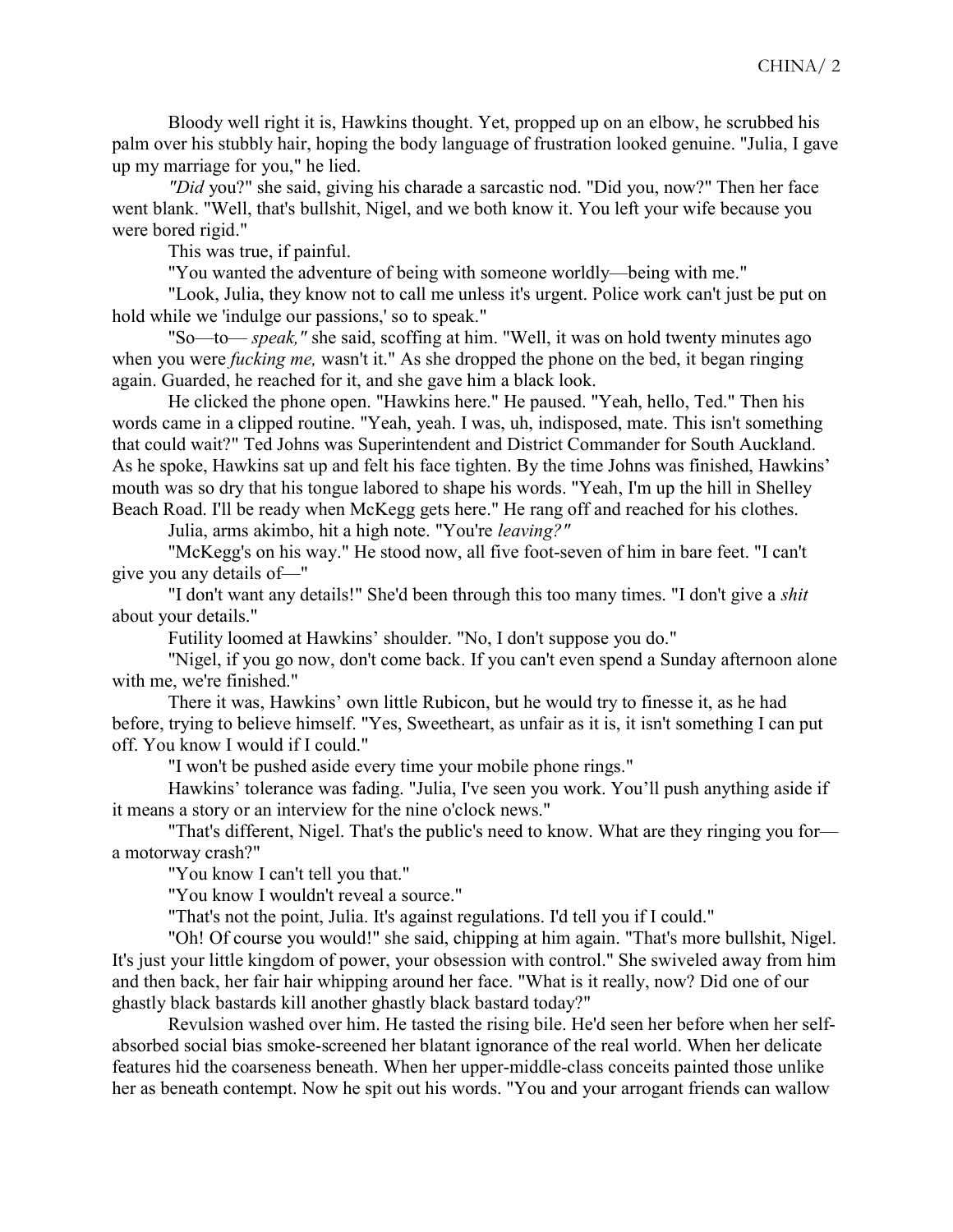around all you like in your poncey, racist cliques, but next time I hear you use that kind of remark, I'll bring over a couple of my Maori mates so we can have a nice chat about it."

"You and your 'Maori mates?"' she said with a sneer. "Listen to the man, a true *tohunga* of our great native culture. Isn't that huge of him! Well, hear this and hear it good, mate," she said, aiming a manicured nail at his battle-scarred face. "There isn't going to be a *next time*." The gloves were off. "I'm sick of this bullshit, I'm sick of cop cars coming to my house to get you—it makes me feel *exposed*—and I'm sick of you. Get your things, and get out!"

Though wrapped in a fog of his own anger, Hawkins heard the lack of ambivalence, the clear finality, in Julia's wrath. He picked up his sports duffel and coat, muttered, "Have it your way," and turned for the door. On the way, he used his forearm to deflect a flying tea mug.

# \* \* \* # Four hours before, Auckland International Airport –

Inside the Departures Hall, Richard Telford wheeled his luggage trolley toward Air New Zealand's First Class check-in. A thin, bespectacled man, Telford flicked specks of lint from his chalk-stripe, navy blue suit, a custom-tailored garment by which his body would later be identified.

Once at the agent's counter, Telford handed over his tickets and passport to a liveried woman who spoke with the sharp vowels and wayward "r"s of a down-country New Zealander.

"NZ6 to Los Angeles?" Enzeed-seeks toe Lohs Ain-juhleez?

He'd grown used to the accent. "Yes, that's right."

"You've been here six weeks, Mr. Telford? Did you enjoy your stay in our wee country?"

Telford said he had, and expected to return soon, but the complexity of his plans, the motivations that consumed his life and compelled him to travel to this faraway corner of Western Civilization, were beyond the grasp of anyone not immersed in the science of nanotechnology, a discipline global in impact and microscopic in scale.

"Now, sir, before we check your bags, has anyone asked you to carry . . .?"

The assassin who had come to New Zealand to kill Telford watched from across the passenger hall. He was much taller, with a rat's nest of brown hair and an ugly gray suit that camouflaged a war-hardened body. Scanning the front page of The Dominion, one of New Zealand's dailies, he seemed oblivious to any movements around him.

His check-in done, Telford pocketed his documents and headed for the escalator up to the second-floor boarding gates. The other man folded his newspaper, swept up a brown carry-on, and followed Telford to the escalator, closing the gap between them. As they rode up, the man gazed around idly, slipping something onto his left ring finger. When Telford stepped onto the second-floor landing, the killer, close behind now, raised his left hand, smacked it down on the American's shoulder, and swiveled up to his side.

"G'day, Gordy, me old mate! 'Ow're ya goin'?"

The hand-slap had masked the jab from the poisoned barb on the ring. Telford turned his head, still relaxed, accustomed now to the inordinate friendliness of New Zealanders. "I'm sorry, but I think you've got the wrong—"

"Bloody Hell, mate!" the tall man said. "My apologies! I thought you was a bloke I used to work with, eh."

"That's okay."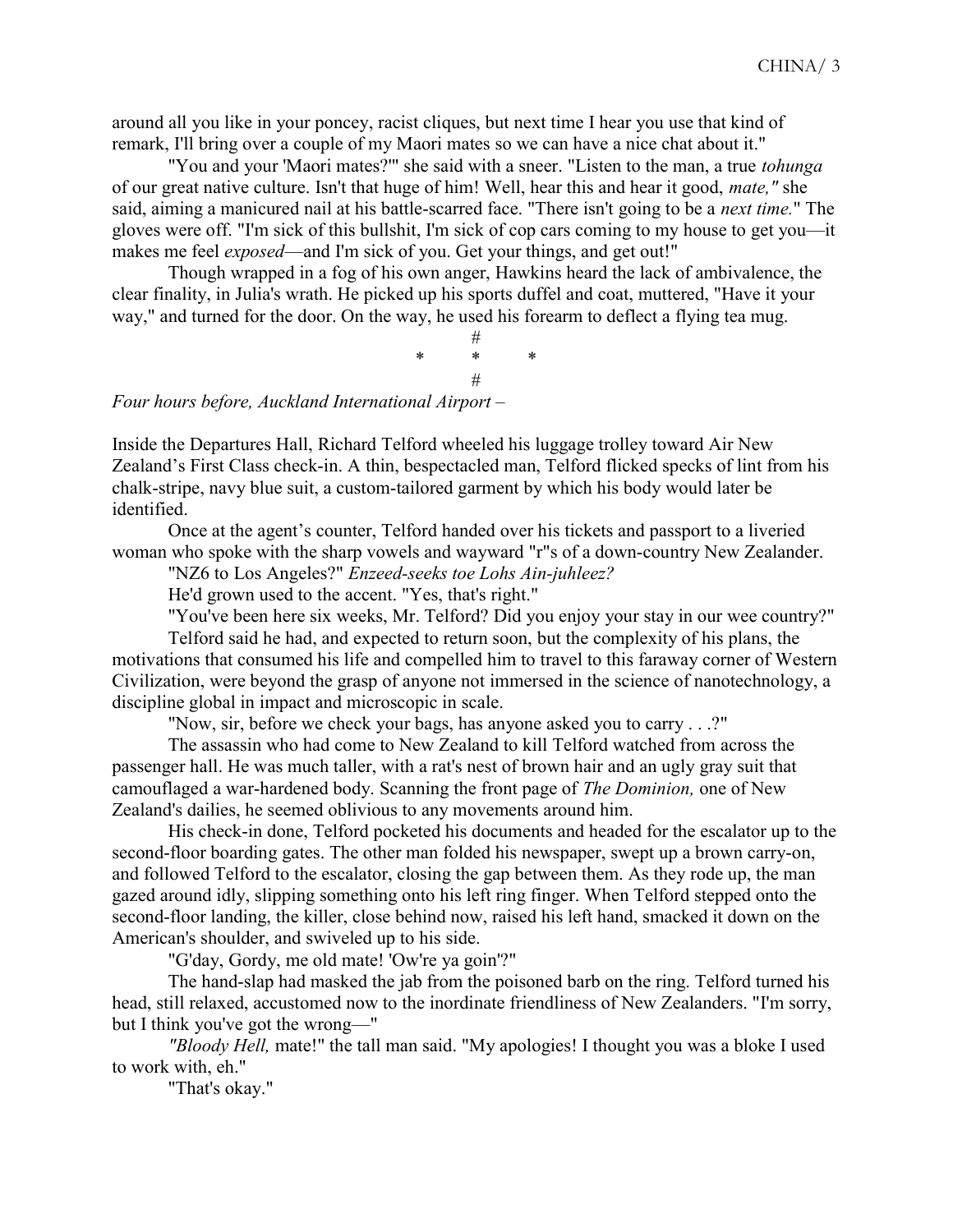The wild-haired man shook his head. "No, crikey, mate, I'm sorry. A fella can't go 'round sneakin' up on blinkin' strangers like that, can he?"

Telford's vision began to blur, and the floor melted under him. The garrulous stranger grew a second head.

"Say, mate, you okay?"

"No," Telford said, "I . . . it seems—"

"'Ere, 'ere, let me getcha to a seat, old son. Over 'ere, 'way from the crowd." He reached for Telford's black briefcase. "I'll hold this for ya, now."

"No, not . . . not my . . . I . . ." Saliva spilled from Telford's lips, and the other man led him off to a padded bench, lying him down under floor-to-ceiling tinted windows overlooking the roadway.

Bystanders turned away, not wanting to stare at a man suddenly taken ill. As his victim's functions collapsed, the killer loosened Telford's necktie and shirt cuffs, and stole his platinum cufflinks. He slid a pen-sized device under the sleeve of the blue suit and injected its contents into a limp arm. While straightening Telford's clothes, the assailant lifted his passport, wallet, and boarding pass and dropped them into his own carry-on. He took out a small, firm cushion, placed it under the American's head, while applying a skin patch on the man's bare neck. Then he rose, picked up Telford's black briefcase, and walked briskly away.

Forty minutes to take-off.

The tall man strode out of the terminal under ranks of granite-gray clouds rolling in from the sea. Acrid jet-exhaust hung in the air. He crossed the parking lot to a solitary white van, climbed in, removed his wig, and changed his suit and shoes. He stripped Telford's wallet of money, IDs, and credit cards, put them in a used, empty wallet, and stowed it and the boarding pass in the black briefcase. He waited ten more minutes, tossed a second doctored passport into the briefcase, and then strolled back into the terminal with it and the brown carry-on.

A woman's voice on the public address system chanted, "Last call for boarding NZ6 to Los Angeles. Will the following passengers please report to Gate Number 8? Mr. and Mrs. Timothy Burcher, Mr. Richard Telford . . ."

The assassin rode up the escalator, bought some chocolates and a book, and saw that his target lay undisturbed.

Fifteen minutes to take-off. Five more minutes passed.

"Last boarding call for Flight NZ6 to Los Angeles," the woman announced. "Last and final call."

At 2:08 PM, NZ6 lifted off the tarmac. A large, athletic man with trim black hair and tinted, horn-rim glasses jogged up to the Air New Zealand check-in counter.

"Oh my God! I'm awful sorry. I just missed my flight!"

The woman agent looked him up and down. "Are you Mr. Telford?"

"Yes, yes, I am." He rummaged in the black briefcase, grabbed the counterfeit passport, and pushed it across to her. She examined it and handed it back. "I'm really sorry," he said. "There's been a mix-up at the lab on the Shore. I've been on the phone more than an hour trying to fix it, but no go. I'm going to have to stay another day or two. I suppose my bags are on the plane?"

"No, sir, security rules—we have to off-load unaccompanied bags."

A grimace of contrition. "I really am sorry. I feel terrible."